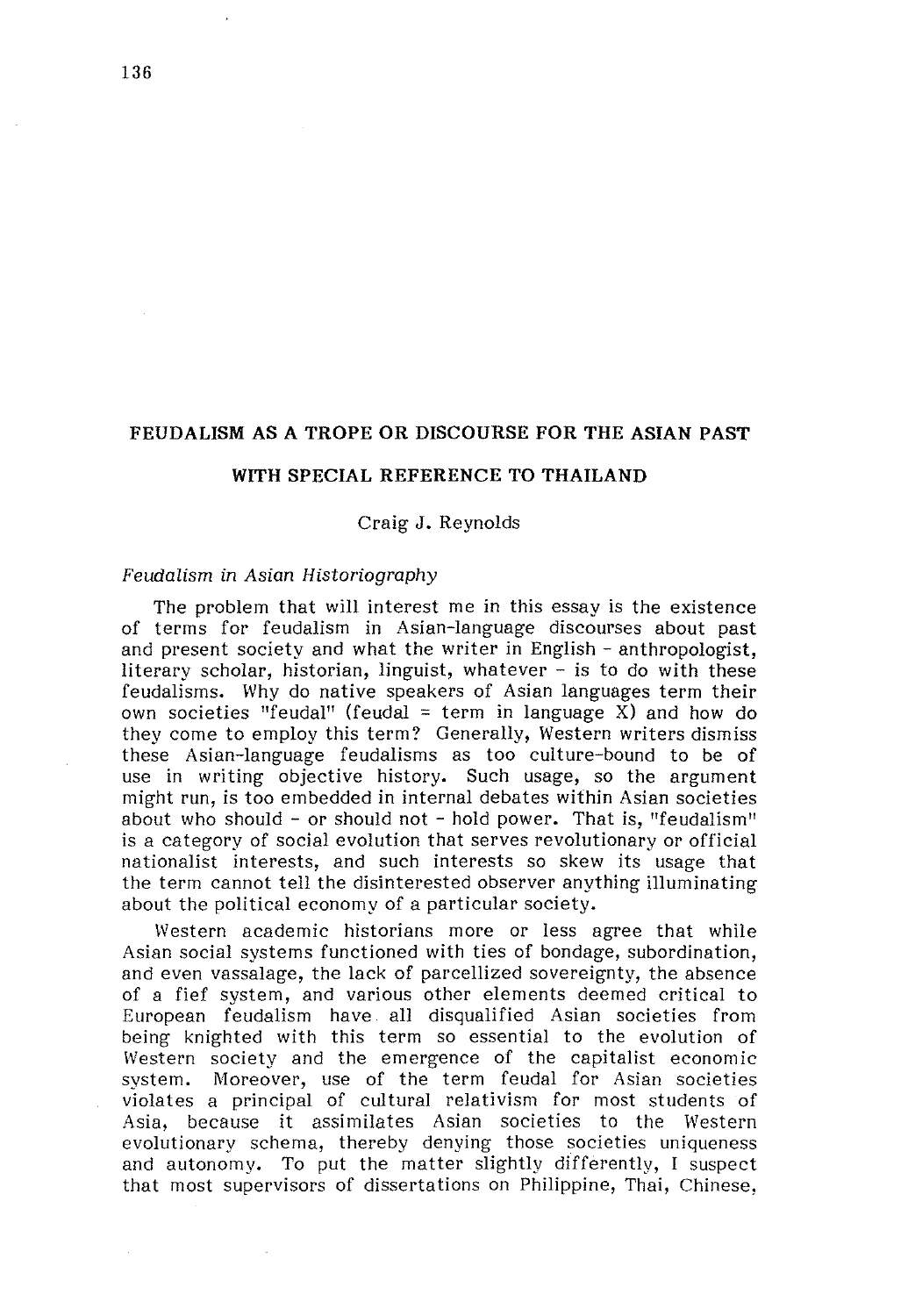Vietnamese, or Burmese history, written in Western universities, would want to scrub the term feudalism from early drafts. The term is too problematic and begs too many questions. Yet many Asian historians writing in the vernacular insist on using the term precisely because it does hook Asian development onto an historicist or universal evolutionary sequence.

There are exceptions to these generalizations, particularly Japan and India. Japanese society, it is argued, experienced a feudal period, meaning that Japanese society at one time bore resemblances to Western feudal society, resemblances strong enough to make the term illuminating as a category,<sup>1</sup> It is no coincidence that the exception of Japan is also the one case of an Asian society approaching "parity" with Western countries in terms of industrialization, economic growth, hegemony of its commercial and business organization, and so forth. The parity even extends to such Westernisms as competence in playing Beethoven, making "Scotch" whiskey, and collecting Rembrandts. Indeed, the feudal element in the Japanese past is deemed to help account for Japan's economic, industrial, and cultural prowess and its successful modernization.

Feudalism in the historiography of India is a slightly different kind of exception, because so much Indian history is written in English, thus clouding the distinction between feudalism (in English) as applied to Indian history by Indian historians and feudalism (in English, French, Dutch, whatever) as applied to Europe in the Middle Ages. I would argue that the signifieds of these two feudalisms are quite distinct, and that the evidence for this may be found in the preference among Western historians and social scientists, who are not much enamored of the idea of an Indian feudal past, for other terms, such as segmentarv state. to characterize pre-modern Indian society.2 But it must also be recalled that for more than a half century after the Rebellion of 1857-58 feudalism played a part in constructing a theory of Indian society that the British in their colonial historiography used to answer the important question, "how are we going to keep India?"3 The feudal theory of Indian society served the British as a sociology, a classificatory system in which the British monarch and the "natural leaders" of India were placed in relation to one another as the dominant and the subordinated. In this discourse the feudal classification inscribed relations of domination in the legal language of "obligations", "rights", and "duties". Moreover, such a classification labelled local society and its power-holders as reactionary and passe, thus preparing the way for interference with them in the name of progress. Other Western colonial powers used the feudal classification in similar ways. As independence movements gained momentum, young nationalists picked up the classification as a convenient way of "reducing" old leaderships and high culture in favor of a modern outlook.

When it is found in the English-language historiography of India written by Indian historians today, the term feudalism is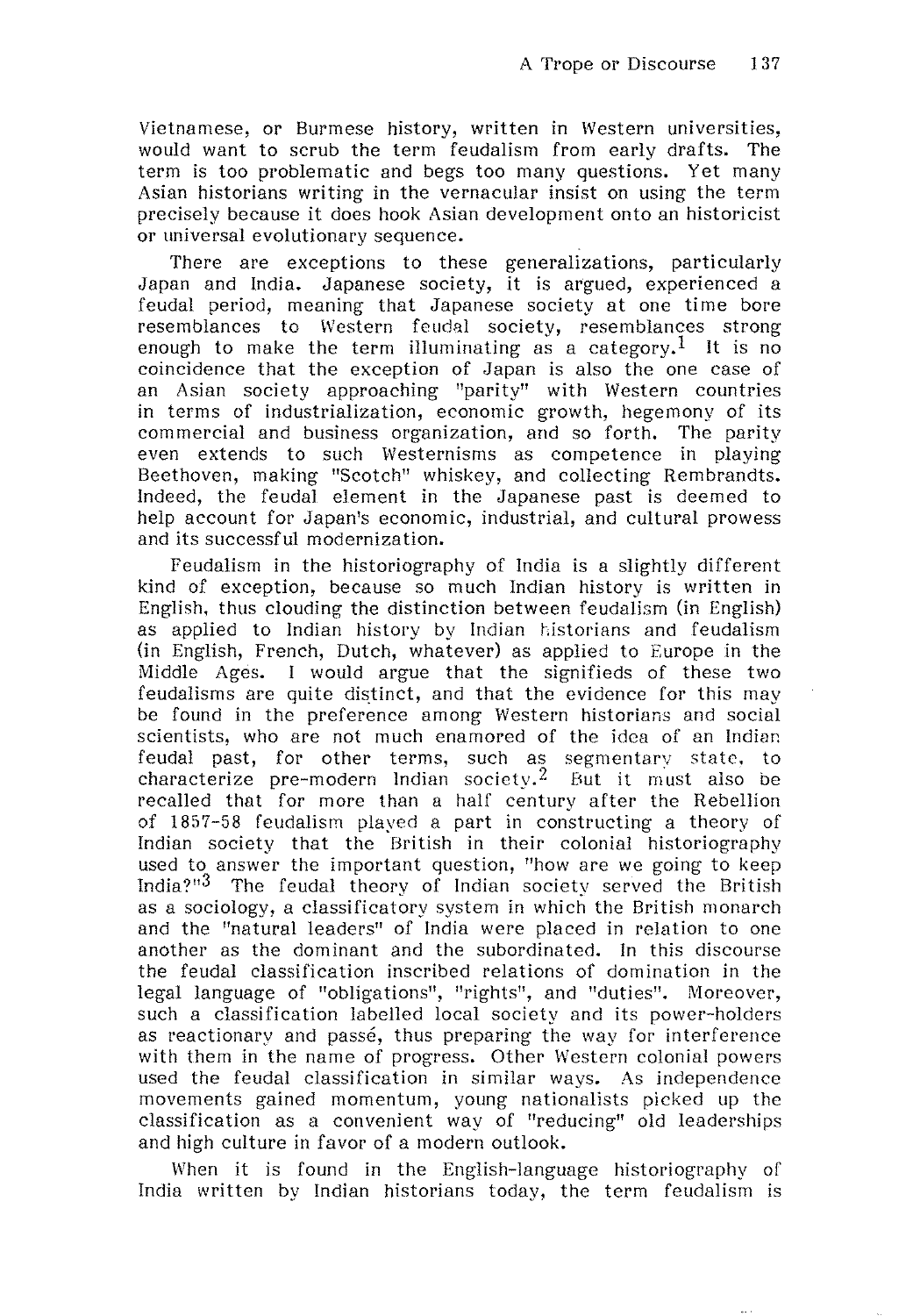really quite close to the Asian vernacular feudalisms that concern me in this paper: its usage is bound up in a debate about the colonial past as well as the nature and direction of present society. Here "feudal" refers to a specific social formation in a Marxist historicist schema (as in the work of R.S. Sharma) or more generally to relations of domination in the pre-colonial, colonial, and post-colonial period (as in the work of Ranajit Guha and the Subaltern Studies Group). 4

Most, possibly all, Asian languages with historiographies linked to Western historiography have vernacular equivalents European-language "feudalism": Bengali samantatantra alternating with samantabad; Burmese padei-tha-ya-za (current usage) and ahmu-dan-sa-myei (in use from about 1940-1960); Thai sakdina; Indonesian feodal; Tagalog piyudal; Chinese {eng-chien; Japanese hoken; Vietnamese phong kien. Far from being a construct that tyrannizes, Asian-vernacular feudalism is a construct that essentializes. It can be found as the name of a period or social formation prescribed by party thinkers in the centralist formation prescribed historiography of socialist states (China, Vietnam, Burma) and as the name for relations of domination in a seditious discourse propounded by radical, marginalized, or disenfranchised groups (in Indonesia, Malaysia, the Philippines, Thailand). The obverse of pronouncements on the term in party cant is its appearance in a discourse of subversion. Thus, a military elite (Burma) may seek to explain its role by objectifying past society as feudal and highlighting its own modernist, non-royalist, anti-colonial policies, while at the same time a radical urban intelligentsia (Malaysia) attacks as feudal the dominant ideology which retains remnants of a monarchist political system by appealing for loyalty to the sultanate.<sup>5</sup>

ln many cases the vernacular terms (Indonesian and Tagalog excepted, as they borrowed the European-language term) delve deep into the past by drawing on terms of great antiquity to translate European feudalism. Official Burmese histories after 1962, for example, retranslated the term, rooting feudalism more deeply in Burmese language and history. The impulse here was to plant feudalism firmly in Asian soil. Yet the activity of analyzing Asian feudalism (Chinese, Vietnamese, Thai, Burmese, whatever) also involved an act of discovery, not simply translation. Feudalism was already "there" to be found, excavated, and inserted into contemporary language via ancient words. It is such an activity and act of discovery that I want to discuss here by means of Thai material.

# Metaphor and Proper Meaning

Since the late 1940s the Thai term for feudalism, saktina. has come to be used in radical discourse to characterize past society and its present-day remnants, a radical discourse in which the Communist Party of Thailand (CPT) and the urban intelligentsia participates. A particularly interesting example of a non-communist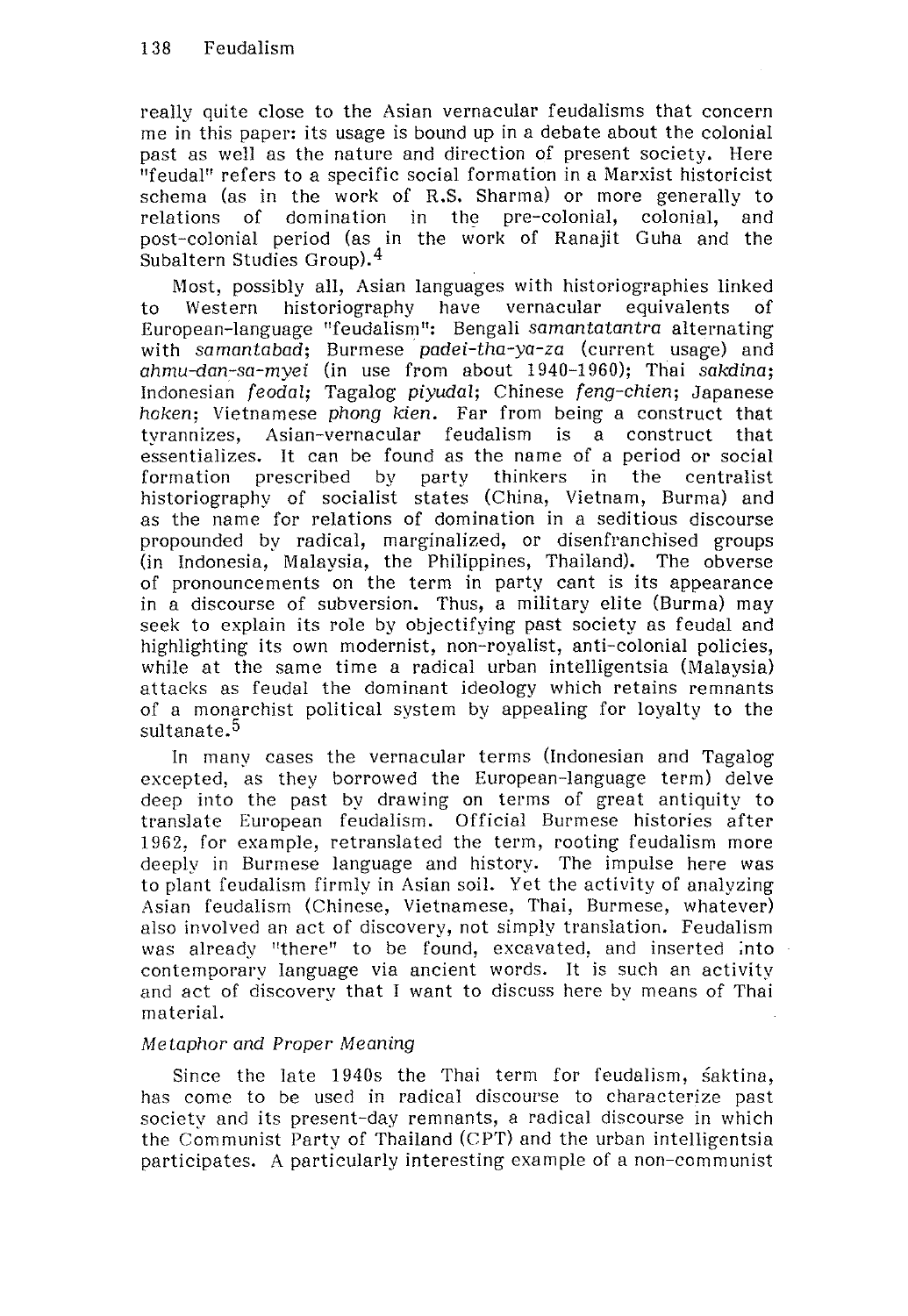radical treatise appeared in 1982, the year of the Bangkok bicentennial celebrations, entitled Nine Reigns of the Chakkri Dynasty. In its arrangement of events in regnal sequence from 1782 to the present-day (the incumbent monarch is the ninth in the line), the format of this history was patterned after "proper" history, but in fact this book is a counter-history, and counter to the brouhaha over Chakkri accomplishments celebrated during 1982.

The proper format is filled with refutations of Chakkri claims and achievements, and it candidly discusses one of the tabooed subjects of modern Thai history, the 1946 regicide of the eighth king. This counter-history, which provoked the political police to arrest some people presumed to be involved in its publication on charges of lese-majesty, begins: "Thailand was ruled by the sakl:ina system for many centuries. The saktina lord ruled the land, establishing himself as the owner of all land, though he himself had expended no labor to clear it."<sup>6</sup> This mention of saktina did not itself provoke the arrests, but I raise the example to illustrate how the term saktina now belongs to a discourse aimed at subverting the proper meanings of such legitimizing institutions as the monarchy and the Buddhist monkhood.

The front cover bears a stamp declaring the work to be approved for the study of Thai history by the Fine Arts Department's Divison of Archaeology in the National Library (nc such division exists), and printed on the inside back cover is what appears to be the official logo of the Bangkok bicentennial year. These signs undo the fixed, legitimate, proper meanings of absolute authority by stating that one thing (the irreverent, scandal-ridden history that follows) is something quite different (an officially-approved text). As metaphors, these signs make an improper analogy and imply the possibility of transformation and change, questioning the absoluteness of legitimate authority and proper meaning and thus of law. In Michael Ryan's words, "Metaphors lead astray .... Metaphors arouse passion by inciting feelings that may not be compatible with a political institution whose laws require a rational acceptance of unequivocal definitions of words. $17$  There is a direct connection between the unsanctioned transfer of meaning and resistance to sovereign authority, and Ryan goes on to show how metaphor - "characterized by transformation, alteration, relationality, displacement, substitution, errancy, equivocation, plurality, impropriety, or nonownership" - and sedition are interrelated.

Improper meaning is a material force, says Ryan. Writers such as novelists, poets, and essayists are often in trouble with authoritarian governments because they play with the proper meanings: what is seditious is the meanings that writers construe in their figurations of the world. In the following discussion of why there should be contention over the proper meanings of saktina I will trace the activity of translating European feudalism as Thai saktina, particularly in a 1957 text. After 1958 there was a distinct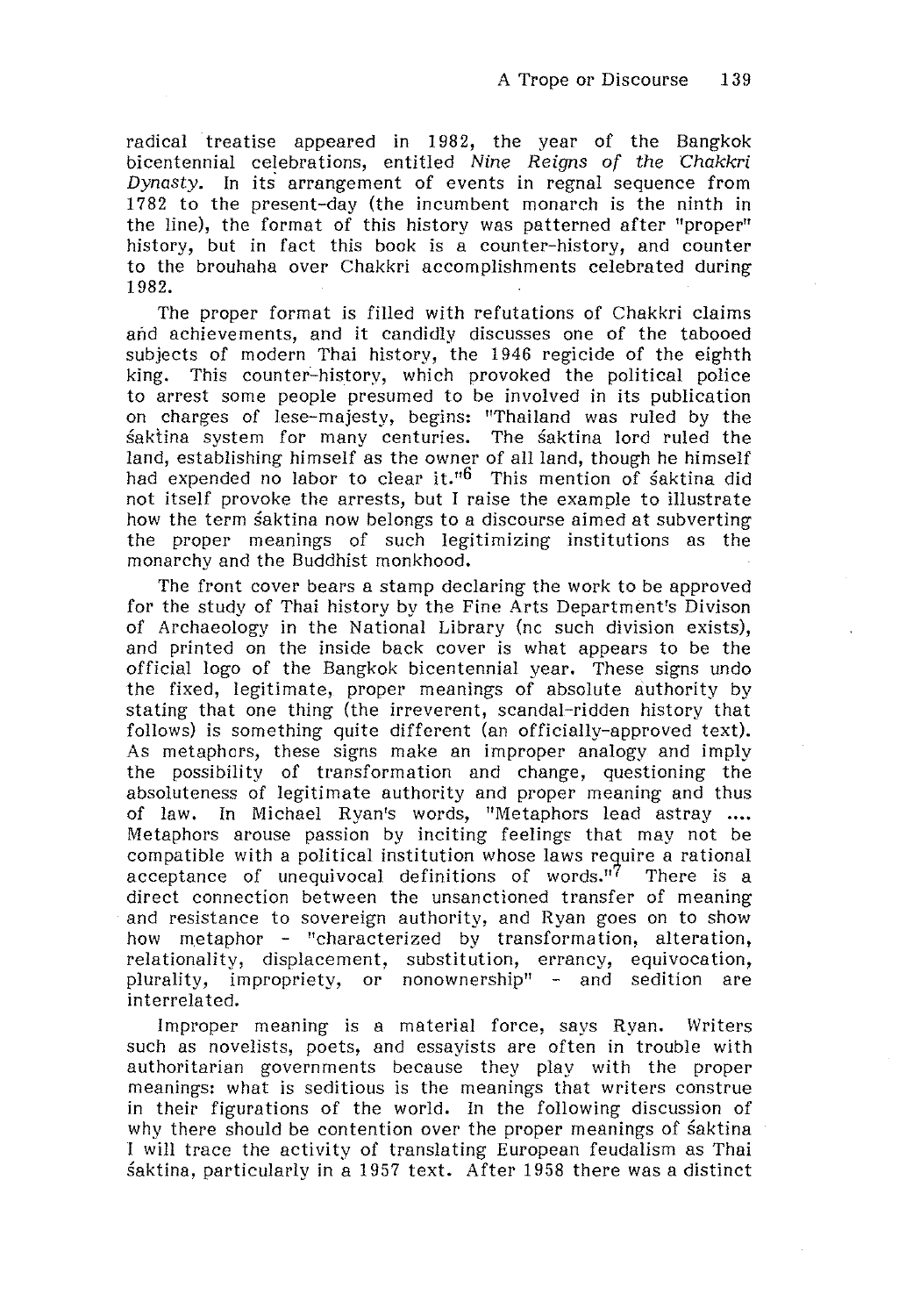reaction against the saktina  $=$  feudalism equation, a reaction which signalled a conflict about the nature of political authority. In my reading of the evidence, this reaction constituted a "war of interpretations" - not an academic debate, but a political war whose stakes were the terms in which reality was to be defined and indeed constructed.<sup>8</sup>

# History of the Term Saktina

The Thai term for feudalism, saktina, has been used commonly in Thai historical studies for the past ten years. But it is also found in the speech of educated people, not necessarily radical or anti-royalist. Convincing myself that I was engaging in harmless sociological observation, I eavesdropped on a conversation in Bangkok's Erawan Hotel Cafe in early 1982 and listened to a banker and his client discuss "the saktina manner" of another person, a woman not present, who evidently had a haughty, aristocratic air. The semantic range in spoken and written Thai includes: old-fashioned ideas and reactionary thinking; archaic institutions that linger on (the monarchy, the Buddhist monkhood); the perquisites and corruptions of clientship; corruption in the bureaucracy. If technological backwardness and landlordism are added to this list with the necessary changes being made the terms for feudalism in other Asian languages share a similar semantic range.

For uneducated, low-income Thai speakers saktina might indicate a sense of class difference: they (the saktina with wealth, power, rank) vs. us (poor, powerless, low status). The derogatory, prejorative connotation is no more than thirty or forty years old; indeed, the term used to have auspicious connotations. A young Thai historian, born in 1954, whose father named him Saktina out of the best of intentions, told me ruefully that he is probably the last person in Thailand so named. He is the butt of much teasing from his university friends who have grown up with the ironic usages of the term in their speech.

Saktina rama, a witty novel published in 1980 by a doctor at Bangkok's Ramathibodi Hospital, pokes fun at the favoritism and status-climbing of staff and patients.<sup>9</sup> Even the name of the hospital in the novel, Ramathipatai (combining Rama with the term "sovereign" that occurs in the Thai word for democracy), is word-play, tweaking the social pretensions of the novels' characters. An anesthetist sees his noble rank raised after he assists in the successful treatment of one of the royal white elephants, an auspicious beast which itself holds noble rank. If the anesthetist had demonstrated similar skills in healing a pauper there would be no cause for celebration. Part of the joke here is that the monarch's power to confer noble ranks was abolished in the 1932 coup that ended the absolute monarchy. In the novel the referents of saktina / feudal are not only royal approval and prerogative but also the injustices and inequalities that derive from class differences.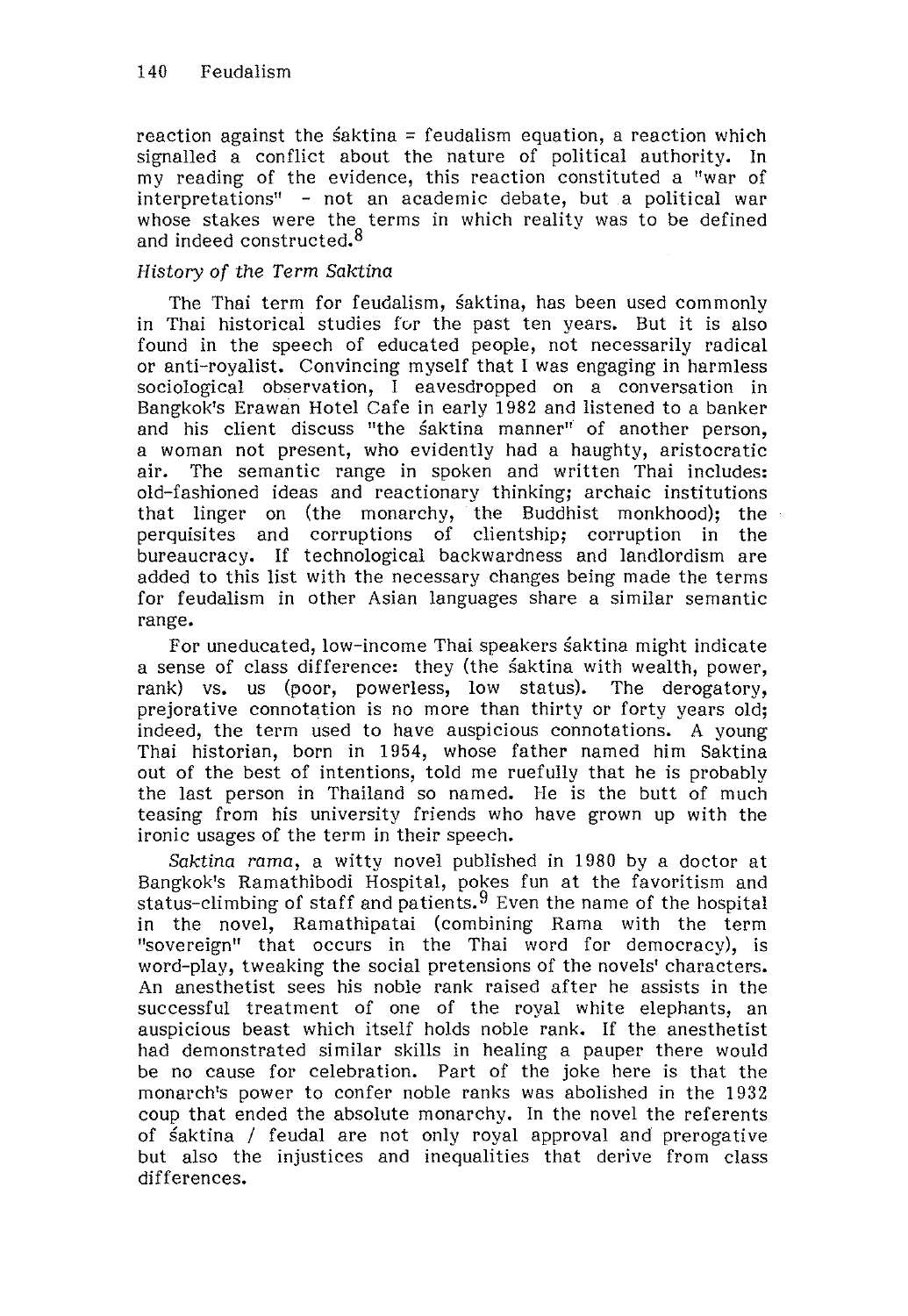In academic discourse today saktina refers to a social formation, the saktina system: the political, economic, social, and cultural order that characterized Thai society for some five hundred years. By no means do all historians and social scientists use "the saktina" system" to signify past Thai society. Some emphasize patron-client relations, the corvée system, and monarchy, and reserve saktina for its ancient, technical meaning: rank quantified in terms of land or labor. But for historians who do use saktina it is part of a discourse about Thai society, past and present, a discourse that stands in critical relation to the present order and may even aim to displace it, particularly such saktina remnants as the monarchy and the Buddhist monkhood.

The modern meanings for saktina, as outlined above, arise out of an Old Thai term, sakdina, found in the Thai civil and administrative code of the fifteenth century. There the term refers to positions in a socio-political hierarchy underpinned by economic relations. The positions were differentiated by amounts of land allocated, e.g., from  $100.000$  units for the highest-ranking prince, to 10,000 units for a noble, and down to 25 units for a commoner and 5 for a slave. The Old Thai term is a Sanskrit-Thai hybrid: Skt. sakti (power, the power of the god) bound to Thai na (ricefield). In the twentieth century there has been an ongoing debate about whether the units refer to actual plots, rather like fiefs, or whether they refer to units of manpower (e.g., one unit  $=$  one person), with some historians arguing that the social system evolved from one in which power was quantified in terms of land to one in which power was quantified in terms of people. Although the two terms are written and pronounced the same in Thai language, in English I transcribe the Old Thai term as sakding and the Modern Thai term as saktina to distinguish them and to emphasize the new meanings created in the past thirty or forty years.

There is no evidence to my knowledge that the social system of pre-modern Siam was called the feudal / saktina system until the twentieth century, and in its earliest appearances, in 1935, for example, the trope was simply a loanword (fiwdalit), glossed something like "a system of dispersed centers of power."<sup>I0</sup> The objectification of past society as saktina society or the saktina system would seem to be a post-World War II development. As late as 1942-43, the Thai word proposed for feudal was a Sanskrit neologism, phakdina, and the author mulling over the problem of equivalent terms concluded that "we have never had feudalism as the Europeans understand it, so we do not have an exact word for it."<sup>11</sup> The sentence might well be reversed: "Since we do not have a word for it, we have never experienced feudalism."

There is some evidence that the term saktina with its modern, ironic meaning was spoken in leftist circles before the end of World War II. One of the early union organizers has left a vivid account of a conversation at lunch in the publishing house where he worked. Kulap Saipradit, a prominent socialist author of the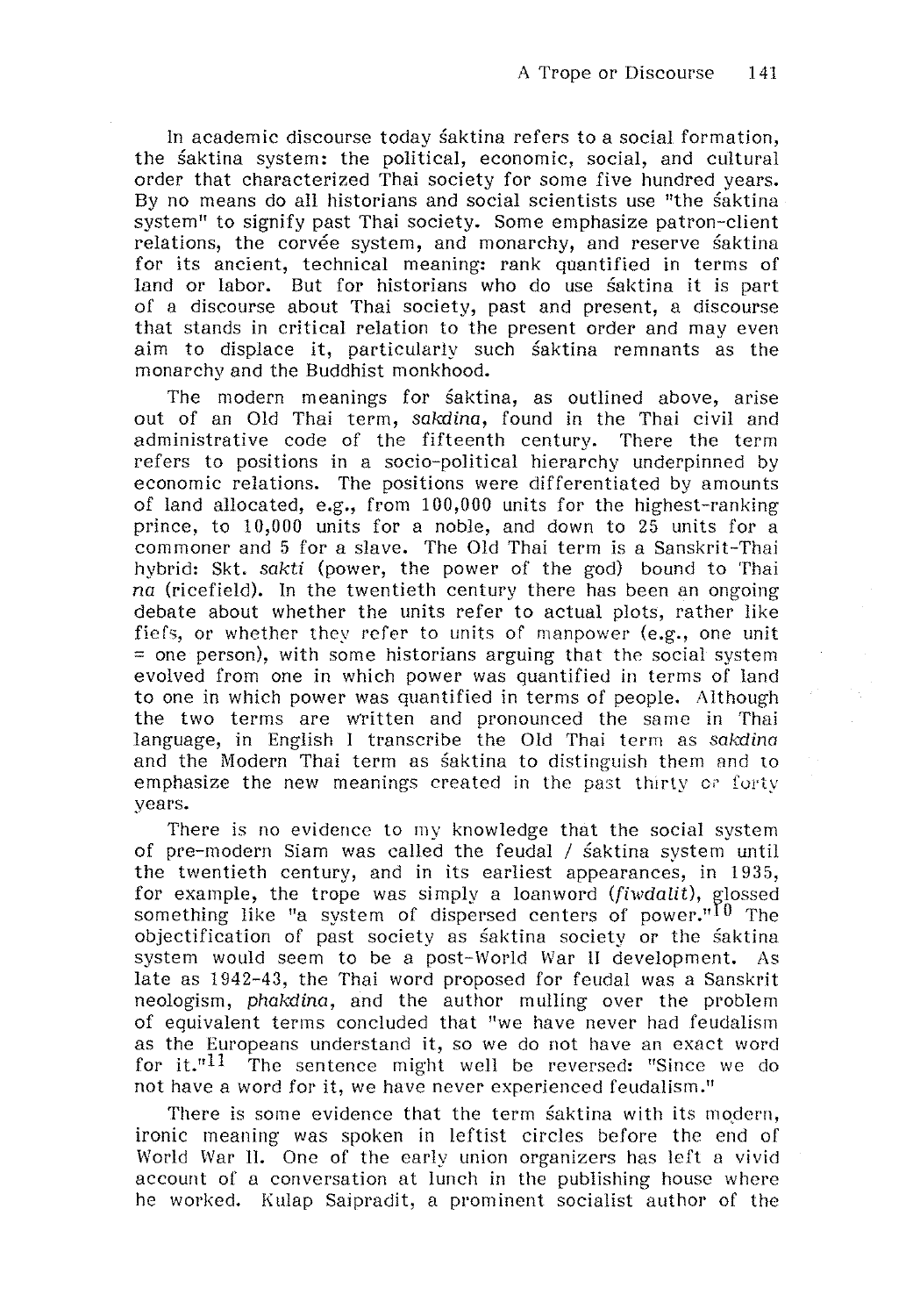time, leaned over the table and called Prince Sakon, the "Red Prince" in the royal family, a saktina, and the prince took the opportunity to explain the term as a graded register of rights to exploit.<sup>12</sup> Such exploitation as existed in the mid-1940s, the Red Prince argued, derived directly from the rights to exploit exercised by the saktina of old.

In the decade or so following World War II the Old Thai term sakdina became fixed as a translation for European "feudal". Mahachon, the newspaper of the (CPT), contributed to the semantic shift by translating "feudalism" in the Marxist-Leninist corpus as "saktina;" its articles in 1947-48 sought to educate Thai readers about Marxist social formations. In 1950, in a work which remained the centerpiece of CPT theory until the 1970s, Thailand's social formation was labelled "semicolonial, semifeudal" along the lines of Mao's "The Chinese Revolufion and the Chinese Communist Party" of 1939.13

But interest in Marxism - and the saktina and semi-saktina social formations - among Thai intellectuals in the post-war period cannot be tied only to CPT proselytizing. The 1947-58 decade was the first real heyday of Marxist study and writing, encouraged by the relatively open forums for thought and debate allowed by the political circumstances. The progressives of the time wanted to undermine the periodization of the Thai past according to conventional historiography, and they used the Marxist unilinear sequence of social formations - primitive commune, slave society, feudal / śaktina society, capitalism, socialism – to do so. $^{14}$ 

At this stage Thai intellectuals interested in analyzing the political economy of their society did not have Marx's long-unpublished Grundrisse available to them, and they knew nothing of the Asiatic mode of production. Asian society had to fit into a feudal or a semifeudal category. The analysis of social formations that first emerged in the late 1940s and early 1950s adhered to a rigidly unilinear schema that had its origins in prevailing Sino-Soviet theory. In the Soviet Union the Asiatic mode had been written out of the Marxian sequence following a vigorous debate in the late 1920s and early 1930s as Stalinist historiography took hold. Whereas Thai political economists in recent years have begun to free themselves from a theoretical strait jacket, the post-war writers labored under an orthodoxy made all the more imposing by the fact that China had not yet distanced itself from the Russian revolutionary model; the Sino-Soviet dispute was to begin only toward the end of the 1950s.  $^{15}$ 

The Real Face of Thai Saktina / Feudalism Today

However common the unlinear sequence of social formations may be in a certain body of Thai writing after World War II, the formations were rather like shells as yet unfilled with Thai content. As if to take the incompleteness of the earlier analyses as a challenge, Jit Poumisak wrote The Real Face of Thai Saktina Today in 1957, toward the very end of the open post-war period.<sup>16</sup>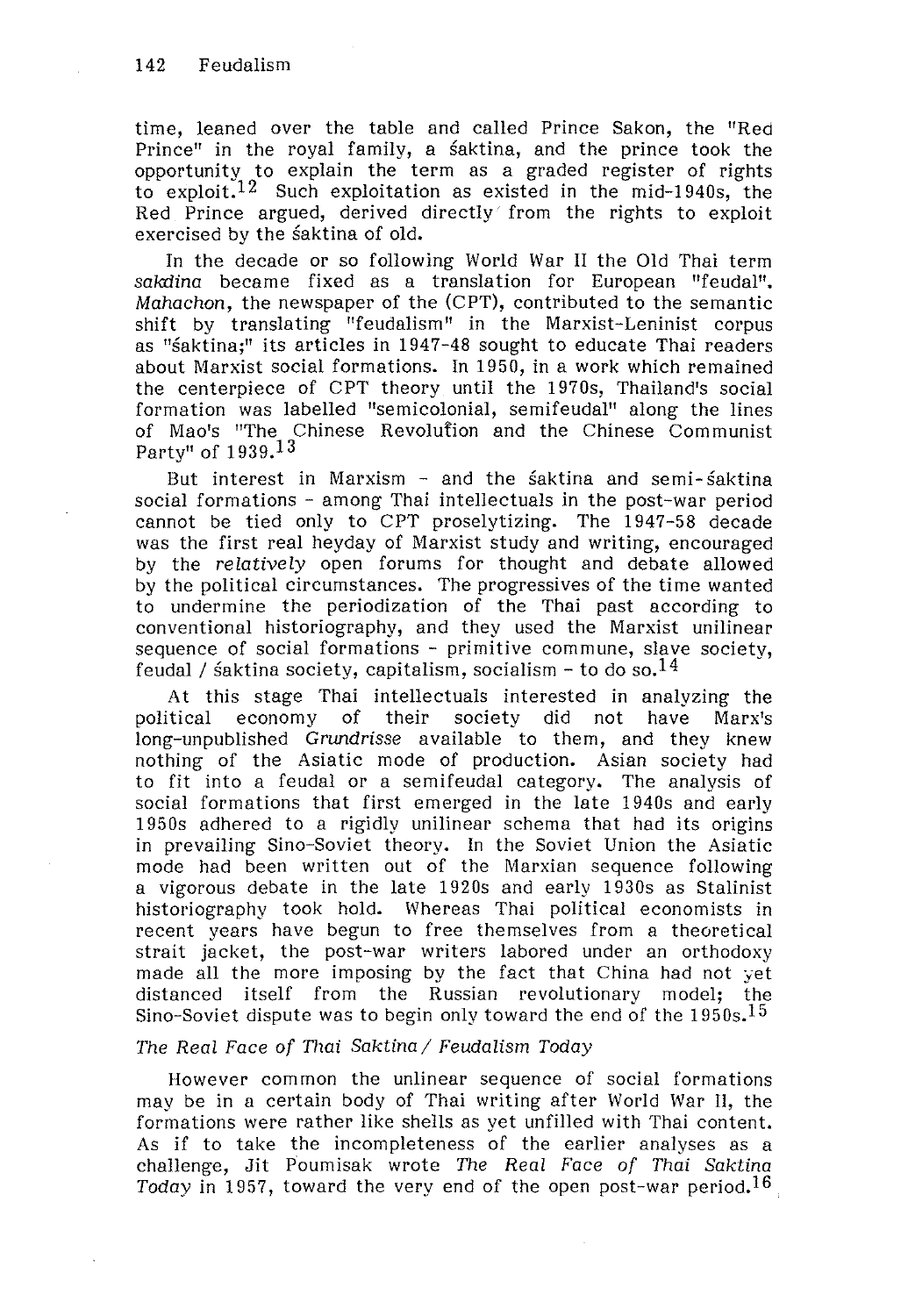In the reprintings of this work since 1973, 'Today', which gave the work a contemporary thrust, was dropped from the title,<br>presumably so that the work would not seem outdated. What presumably so that the work would not seem outdated. remains today are "saktina remnants" in consciousness: the monarchy and the Buddhist religion deemed essential to Thai identity and indispensable to proper government.

Since the mid-1970s, Thai political economists have gone far beyond Jit's analysis in their investigations of Thailand's social formations, but the 1957 work is still powerful because of the way it configures saktina in consciousness. More than any other text of the period, it created new meanings for Old Thai sakdina, and the activity of creating these meanings is visible in language. The text demonstrates how and why the term comes to mean "backward agrarian order", "authoritarian rule", and "exploitative relations of production", transforming the Old Thai term into a trope. By a process of substitution and displacement Old Thai sakdina becomes Modern Thai saktina. Moreover, this improper transfer of meaning had seditious implications. The text was unavailable and unread from 1958 until 1973, it was banned by government decree in 1977, and its author was a political prisoner from 1958 until 1964.

Early in the text the following definition is given for saktina:

"Saktina" literally means "power in controlling the fields", and if we expand on this meaning to clarify the term we can say that saktina means "power over the land which was the crucial factor in agriculture, and agriculture in that age was the principal livelihood of the People". By explaining the term in this way we are able to see roughly that the saktina system was a system bound up with "land".

This definition occurs in the first third of the work, the section that sets out the universal evolutionary schema, the structure of the social order, and the socio-economic transformations that propel society forward. In this early section the term does not mean graded ranks (sakdina) in the hierarchy. It means power. Jit's words for power here are amnat or kamlang, i.e., physical strength, the power to command, a pushing-shoving kind of power that lies behind the light, heat, ceremony, ornate clothing, and Sanskrit mumbo-jumbo of royal rituals.

The text anchors the term in ancient texts and simultaneously shakes it loose from its moorings in them. A number of devices accomplish this liberation of the term, such as assertion of a backward agrarian order and the naming of this order the saktina system, a social system that rests on landed power. The saktina is a class of Land-Lords (chaothidin), lords of the land who wielded political, juridical, and cultural power and did not simply collect rents. The text juxtaposes features of this backward agrarian order against categories in the Marxian lexicon which are given in English, in roman typeface. These features are thus "hooked" onto Marxian correspondences, wrenching sakdina away from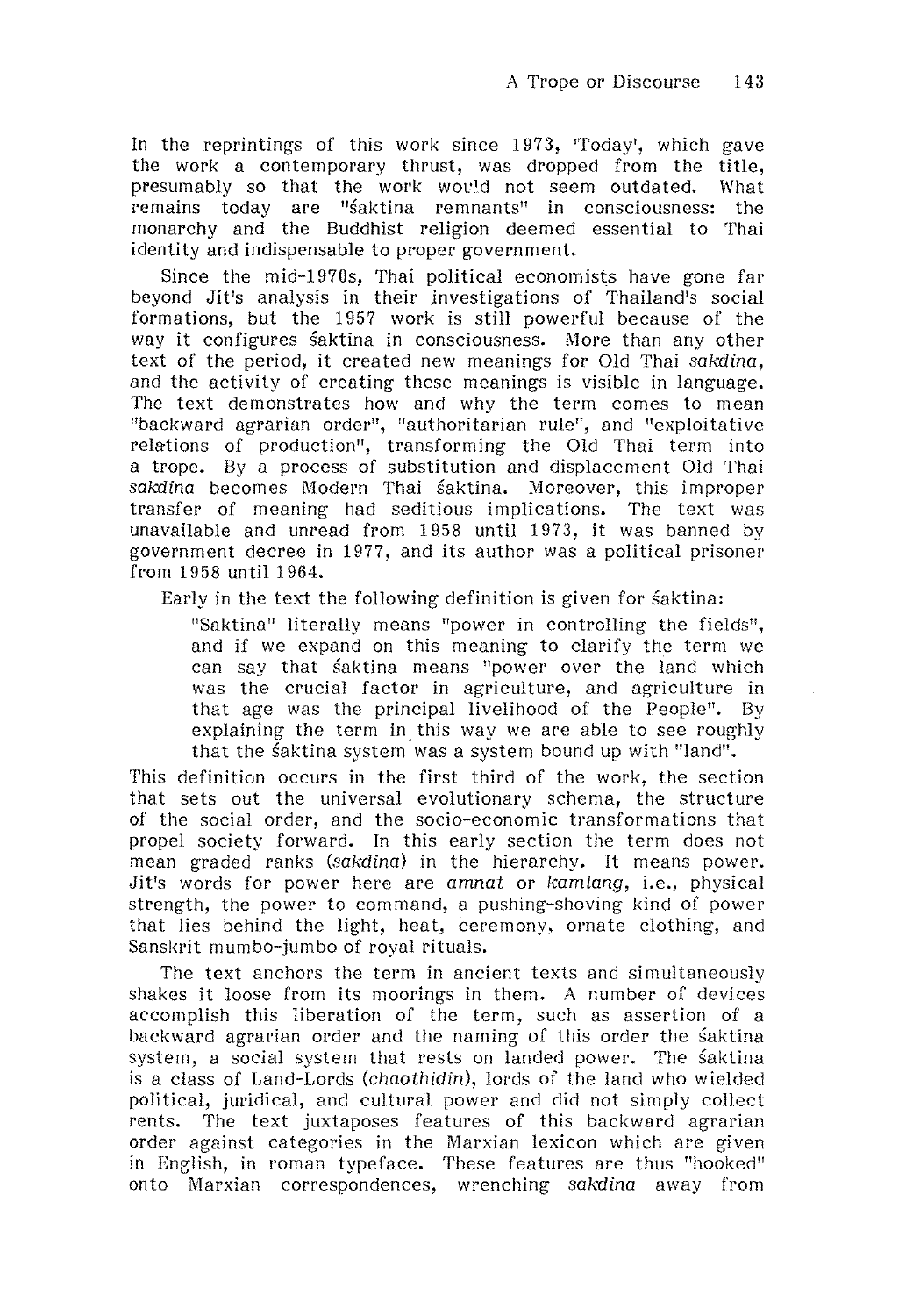its Old Thai moorings.

The text subverts the Thai language by refusing to use royal language that standard Thai (proper discourse) prescribes for the ruler and his immediate family. The requirement to use royal language with the names of kings is avoided by using shorthand forms and by using such generic terms as kshatriya or committee chairman. Proper royal language isolates the ruler and consigns him to the category of which there is (almost) only one: himself. The ruler is not to be touched by ordinary language and is thereby made pure and sacred. By refusing to use royal language, Jit's text defies these linguistic conventions and recasts "king" as the "committee chairman" who safeguards the profits of the saktina class.

The text mocks the behavior and habits of the saktina class and attributes to this idle class the motivation not to create beauty or enhance culture but to satisfy its appetites self-indulgently. ln proper discourse during modern times the appetites of Thai rulers for power, wealth, sex, or sensual pleasure should be modulated and suppressed in discourse. Here they are brought to the surface and exposed.

Finally  $-$  and this device is particularly important in the remaking of Old Thai sakdina - the saktina system is hooked onto European FEUDALISM. The Old Thai term is taken from its ancient context and identified with European feudalism by pairing: "The śaktina system (FEUDAL SYSTEM) was the system of production in society that succeeded the that system (SLAVE SYSTEM)". On the face of it, such an identification of Thai society and European or ancient or South American societies is preposterous. Yet it is by insisting throughout on a foreign signified that the text seeks to make saktina identical to FEUDAL and attaches the evolution of Thai society to a sequence of social formations that transcends the individualized experience of any one society. The foreign signifiers paired with saktina make saktina an essential stage in the evolution of human society, not just Thai society.

The Thai terms and examples hook onto the foreign term FEL'DAL and pull it into the language; simultaneously, the foreign term clasps the Thai term and pulls it away from its Old Thai moorings. This capacity of the foreign term to pull saktina to itself is exemplified in the following statement: "Here is the origin of the word FEUDALISM, the term for the English saktina system, or FEUDALISME [sic] in French". Note that this is the reverse of "saktina is the term for the Thai feudal system", which is what we might expect. llere Europe is made "the other". The way Jit's sentence represents the issue, only language makes saktina and FEUDALISM different. Yet far from eliding the differences between the two signs, the typography actually heightens the alienation inherent in the pairing of them.

The stuff of culturai borrowing is labelling, naming, and renaming, but appearances to the contrary, this labelling does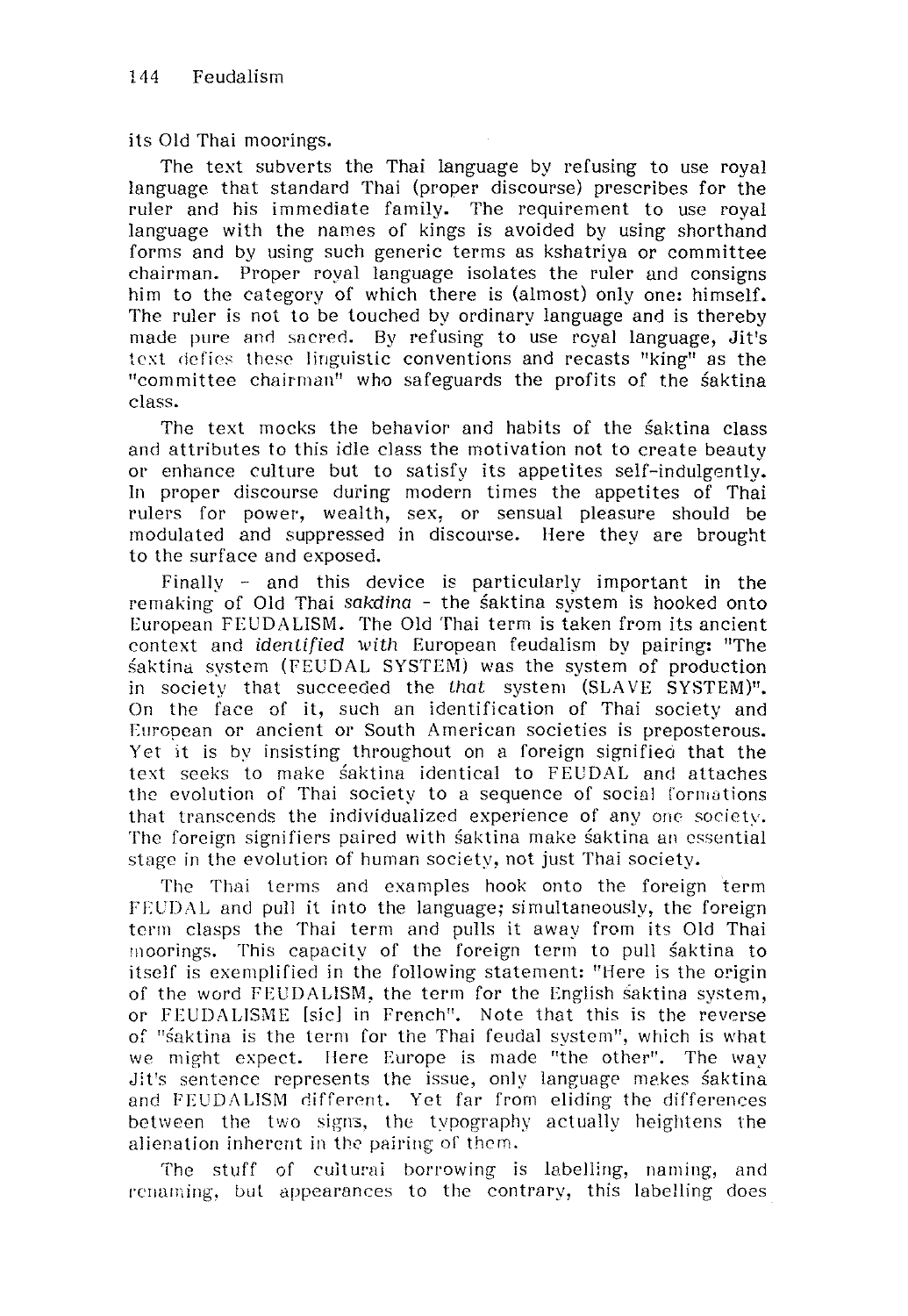not create semantic identity. Although such pairs as saktina / feudalism are used interchangeably in the text to give the impression of identity, the real relationship between saktina and feudal is one of metaphor rather than one of identity. With Thai signifieds constantly intruding and driving a wedge between the Thai term and the European term, a space is created for metaphor to play in and beget more metaphor.

By means of this metaphoric play saktina springs free of its moorings in the ancient texts and is set in motion, acquiring a kind of motility. Yet because the phonological container is the same for sakdina and saktina, the new meanings created are rooted deep in Thai history. And Old Thai sakdina now becomes but an element, one of many manifestations, of Modern Thai saktina, the backward agrarian order vestiges of which persist to the present day. In other words, the text takes the supernatural stuff out of sakti and realizes the term's (real) economic content.

Jit Poumisak's 1957 text did not itself create the new sign saktina; any number of previous writers referred to saktina society. What I claim for this text is that the mechanics of creating the new sign, if 1 may put it that way, are observable: the "play" with the term, the toying with the rules of Thai grammar and proper discourse, are visible. The high language appropriate to sacral kingship is subverted by folksy idioms and ironic asides. The substitutions and displacements as well as the mocking sarcastic wit all serve to push aside proper discourse.

The metaphoric use of saktina marks an epistemological break and a change in the semantic code. To explore these matters is beyond the scope of this brief paper, and I will just say here that Jit and his confreres were constructing a new sociology, a new classificatory knowledge against the sociology upheld by such people as Luang Wichit Watthakan (1898-1962), for many years director-general of the Fine Arts Department of Thailand and a prolific essayist and historian. Wichit was instrumental in explaining the 1932 coup that ended the absolute monarchy. lle assigned the proper meanings to 1932 that are with us today by braiding together the plot of dynasty and the plot of nation-state.l7 Jit's The Real Face is a rewriting of the works of Luang Wichit and others in terms of a different epistemology, a different sociology, and a restructured historiography.

Jit's attack on proper meanings by means of metaphoric play had internationalist and political meanings that were seditious. It is through the assertion of proper meaning that absolute authority exerts itself, and the assertion of improper meanings in such texts as Jit's entered into the raison d'etre of the 1958 coup of Field Marshal Sarit Thannarat. Improper meaning - the displacement of proper meaning  $-$  is a material force, as Ryan says, and it was met by material force: incarceration. Jit Pournisak and other writers who had toyed with the proper meanings and asserted an alternative sociology were jailed, and the pluralism of the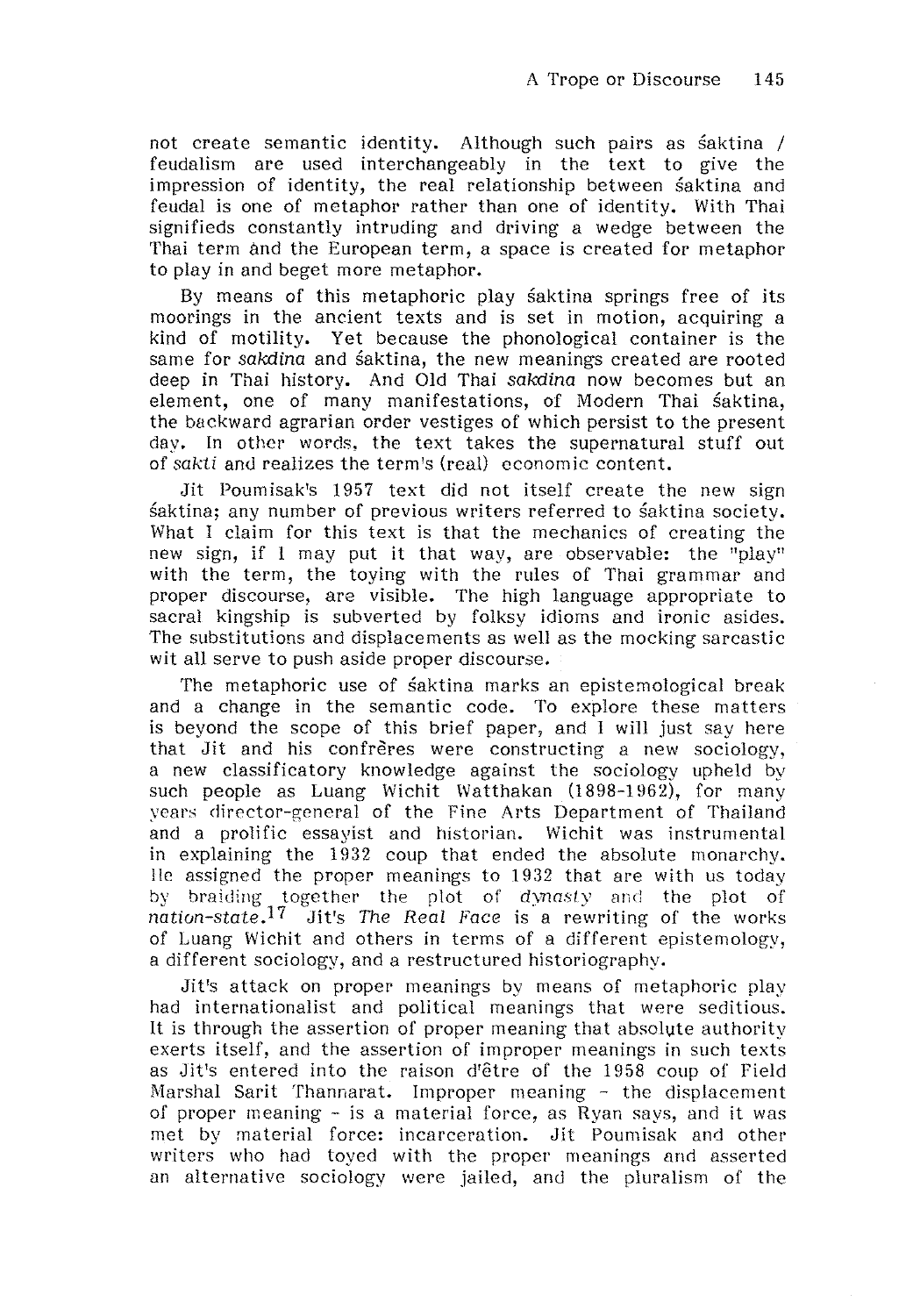1950s came to an end.

## A Different Historiographic Paradigm Comes to Dominate

The publication of The Real Face in 1957 came at the end of a period in post-war history that I described earlier as open in relation to the period that followed. The American alliance that was building throughout the 1950s (American technical and economic aid began in 1950; the SEA TO pact was signed in 1954) was inevitable only by hindsight; the Phibun governments of 1947-58 played both sides of the street, and Thai delegations of students and writers travelled to Russia and China as late as the end of the  $1950s<sup>18</sup>$  Through the writings of Jit Poumisak and others in the literary-journalist world, an articulate element of the Thai intelligentsia was trying to forge an internationalism inspired by the Russian and Chinese revolutions, especially by the Chinese communist victory in 1949. The way that saktina operates in Jit's text - the way that saktina hooks onto  $FEUDAL$  - is a sign of these internationalist ambitions. Thus I relate the saktina *=* feudal equation to a movement, an ideology, and a cast of mind that had liberating and utopian aspirations.

When Sarit took power in 1958 he imposed a monolithic hold on the military and the bureaucracy and propounded a political philosophy emphasizing indigenous values and institutions at the expense of foreign models and ideologies.<sup>19</sup> A paradigm congruent with Sarit's political philosophy came to dominate Thai studies, a paradigm which drew a sharp distinction between European feudalism and precapitalist, premodern Thai society. Emphasizing the control of manpower rather than land as the basis of political power, the paradigm saw patron-client relations rather than class as the determining factor in Thai social relations. Thailand was unique, so the argument went, and an historicist theory of development was not applicable to Thai society.

There are several key texts that exemplify this new paradigm in Thai studies. Of particular interest in relation to Jit's 1957 work is Khukrit Pramote's Farang saktina, which appeared serially<br>in late 1957 and early 1958.<sup>20</sup> This text mocked the late 1957 and early  $1958.20$  This text mocked the characterization of Thai society as saktina. The preface stated:

I have titled this book Farang saktina for the sake of having a convenient expression, not because the meaning of farang fiwdalit (European feudalism) and Thai saktina is the same, or because they are the same phenomenon. They are comparable only insofar as they occur at the same time. The Thai social system in ancient times was Thai, the ancient European social system was European. They had no connection with each other whatsoever.

It is difficult to read these sentences without seeing Jit and the others behind every one, althougk Khukrit never lowers himself to identify his targets on the left. The book is filled with cartoons of knigrts jousting, coats of arms, and the mediaeval baron receiving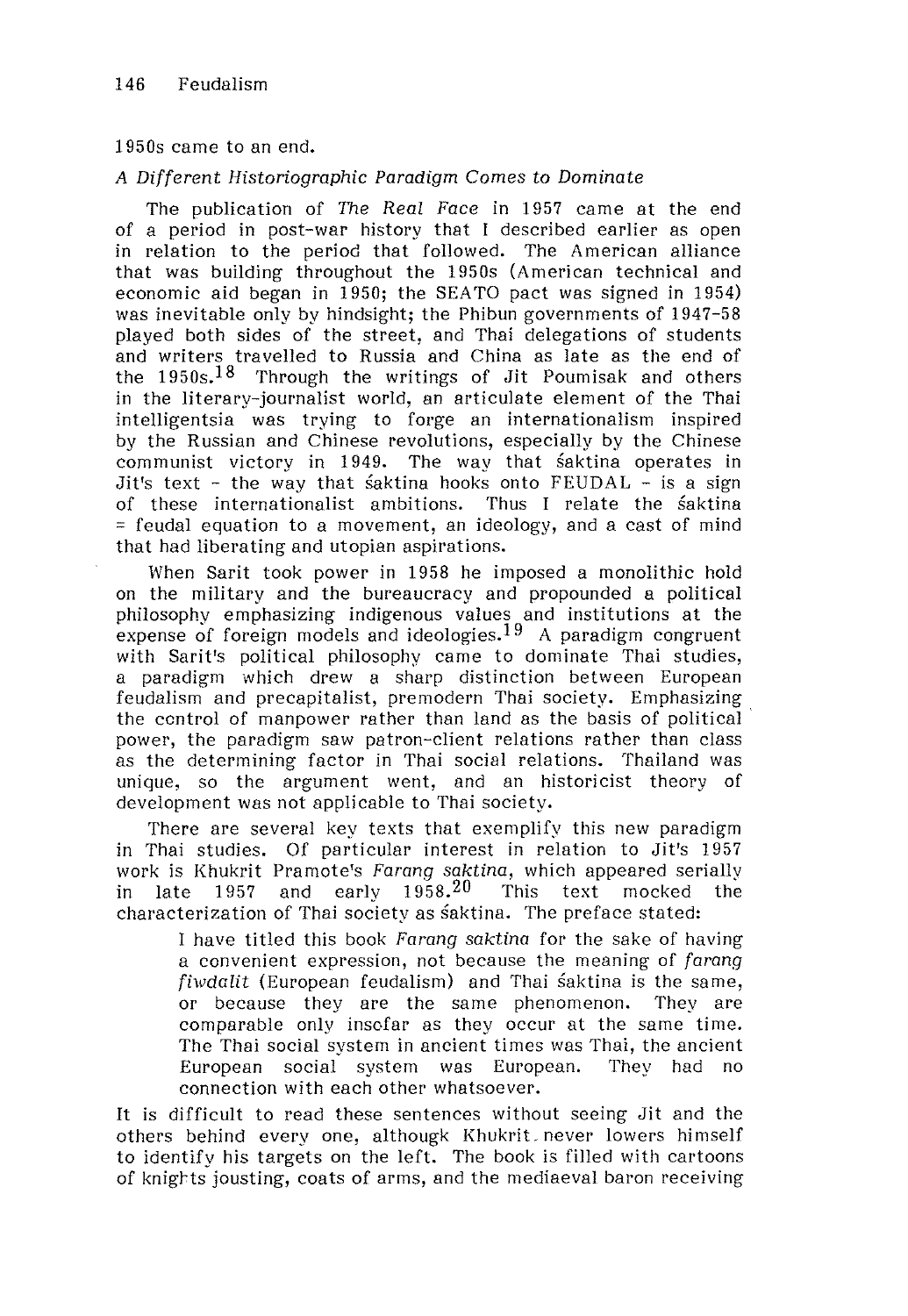his loyal retainers. The book ostensibly explains the terms that appear in roman typeface: VASSAL, EXCOMMUNICATION. VASSAL, EXCOMMUNICATION, WILLIAM THE CONQUEROR (these familiar to us all) plus a host of obscure terms from heraldry and Vulgar Latin. Written with Khukrit's customary verve and wit, the book obfuscates as much as it explains. What is a Thai reader to do with QUAS VULGAS<br>ELEGERITLES QUUIELS LA COMMUNAUTE DE VOSTRE COMMUNAUTE ROIAUME? Indeed, what is anyone! By consigning European feudalism to the exotic, by caricaturing it, by packing the lot off to Camelot and Hollywood, Khukrit alienated FEUDALISM from saktina. He denied the sign that Jit's text helped to create. In so doing, he also denied that socio-economic processes play a fundamental role in the evolution of human society, and this is why his thought is characteristic of the old sociology. Khukrit is a real saktina intellectual.  $21$ 

Another text that speaks to Jit's analysis but keeps Jit offstage is Khachorn Sukkhapanij's The Status of Phrai, the first edition of which appeared in December 1959 just after the Sarit period began. This text argued that manpower, not land, lay at the base of Thai political power. There are passages in this text that seem to be explicit refutations of Jit's thesis; and Khachorn appends a note of his historian's "proof" of the proper meaning of Old Thai sakdina.<sup>22</sup> He puts Old Thai sakdina back where it belongs, so to speak, in the Old Thai law code, with the meaning of ranks graded and quantified according to putative land allocations. He too denies the new sign saktina.

The most important analysis in English of Thai society, Akin Rabibhadana's The Organization of Thai Society in the Early Bangkok Period (1969), also dates from the period after the 1958 Sarit coup. The period delineated by the title notwithstanding, Akin's representation of Thai society has been taken to cover the fourteenth through the first half of the nineteenth centuries. Akin assumed that premodern mainland Southeast Asian states were underpopulated, an assumption that is explicit but never really tested in his exposition. This demographic assumption had two significant implications for the nature of rule in premodern Thai society: 1) as there was an abundance of land and a shortage of population, the key to the ruler's power was his ability, by means of compulsion or incentives, to acquire manpower; power was manpower; 2) The shortage of manpower was a deterrence against tyranny, for any oppressed subject could always flee an uniust ruler, resettle on the unclaimed land that lay about in abundance, and start a new life.

Akin's understanding of Thai social organization may be traced to both Western and Thai antecedents. On the one hand was the social and cultural anthropology he studied at Cornell University where he did his Master's degree in the mid-1960s. His structuralist-functionalist and systems-maintenance model, never made explicit in the study itself, owes much to a course he took on African studies, where he found an emphasis on labor,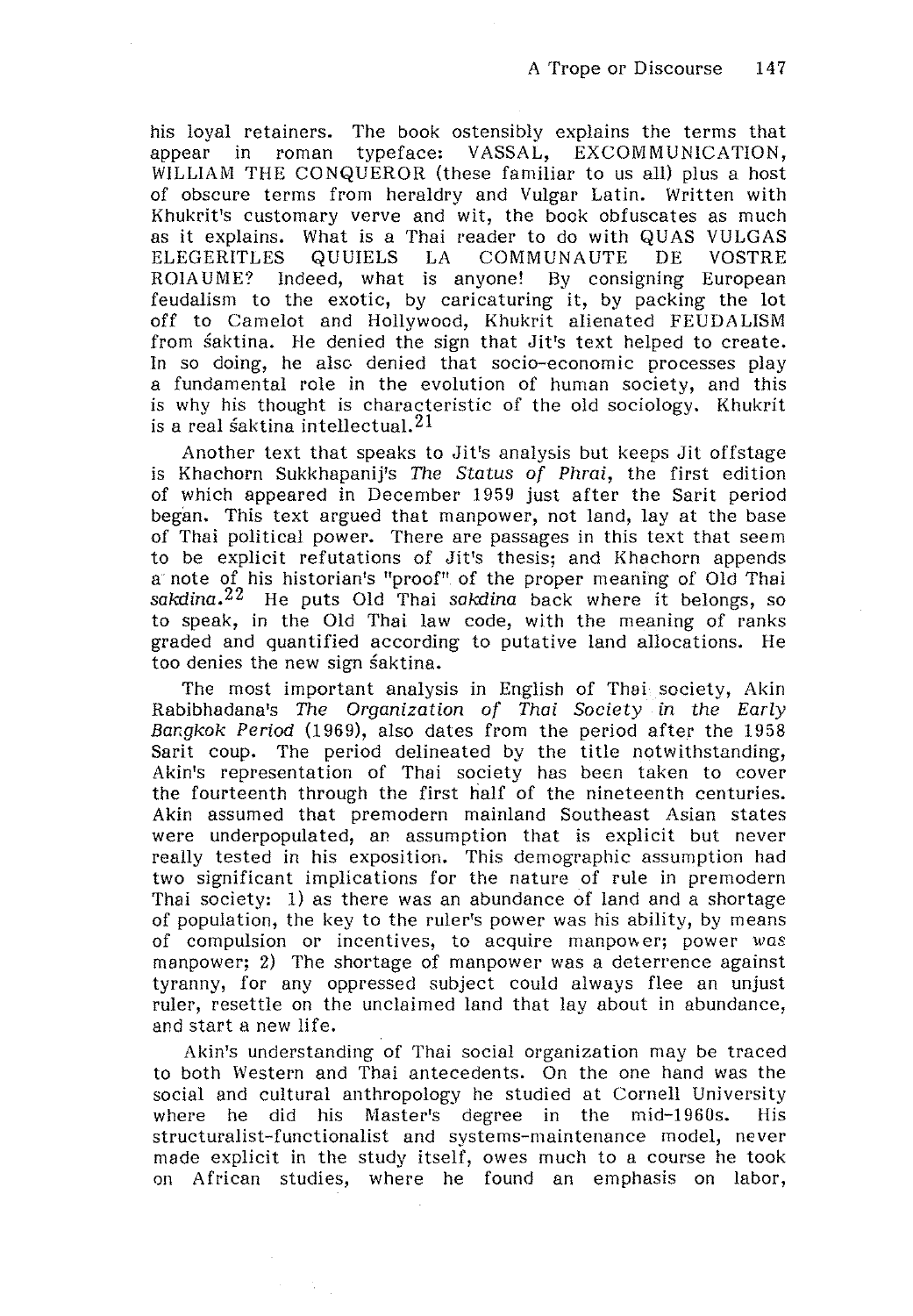patron-client ties, and segmentary kinship, and a debate among African scholars on the importance of land vs. people.<sup>23</sup> On the other hand, the Thai text at the core of Akin's work is Khachorn's study which Akin rewrites and extends. Akin, too, denies the new sign saktina and seeks to restore its proper meaning: "The sakdina (dignity marks) system was a device which served as the most accurate guide to the different statuses of the whole population".<sup>24</sup> In this assertion of the proper meaning of sakdina<br>Akin follows. Khachorn, and Khukrit. The dominant Thai follows Khachorn and Khukrit. The dominant Thai historiography converged with American anthropology in Akin's analysis of premodern Thai society. His paradigm is congruent with the historiographic mode of the Sarit era that had come to dominate Thai studies after 1958.

The very categories - religion, the state, law, custom, kin relations, values, norms - that fill Akin's analysis as explanations for this patron-client system "enter into the constitutive structure of the mode of production in precapitalist social formations".  $25$ These are the extra-economic sanctions by which the mode of production operates. Yet in Akin's analysis, these sanctions, which he has described in persuasive detail, remain unconnected to the productive base. What is missing in the study is the link between these sanctions and how the economy worked. Akin ignored the very thing Jit had focused on: labor-power and the means of production, especially land. It is possible to read Akin's entire study without realizing that the majority of Thailand's population in premodern times was a rice-cultivating peasantry.

ln its neglect of economic matters Akin's study comes close to what one writer has termed "the religious-structural" approach to the economy.<sup>26</sup> Scholars who adopt this approach do not pay attention in their studies to the economic aspects of society, because when the Thai monarch ruled virtuously, there would be a natural and smooth flow of resources from clients to patrons. Clients would willingly cooperate in bringing their society closer to the ideal Buddhist state. In such a picture peasants are never disgruntled at the economic exactions made of them, and while Akin's study allowed for conflict and client discontent at corvée demands, the conflict was not economic. He stresses that the relationship between client and patron was voluntary, "dyadic and contractual".<sup>27</sup> In contrast to Jit and other writers of the 1947-58 decade, Akin as well as Khukrit and Khachorn deemphasize economics and highlight norms, values, and individual choice as checks on tyranny by the patron.

Furthermore, what underlines the differences between Jit et al. and Akin, Khukrit and Khachorn after 1958 is a debate over the nature of political authority. For Jit, royal absolutism, the political system of the feudal / saktina period, was exploitative and created class antagonisms. For the latter writers, royal absolutism in premodern times made "the system" work. But I believe this post-1958 paradigm must be seen in relation to the way Sarit's military regime revived the monarchy from the low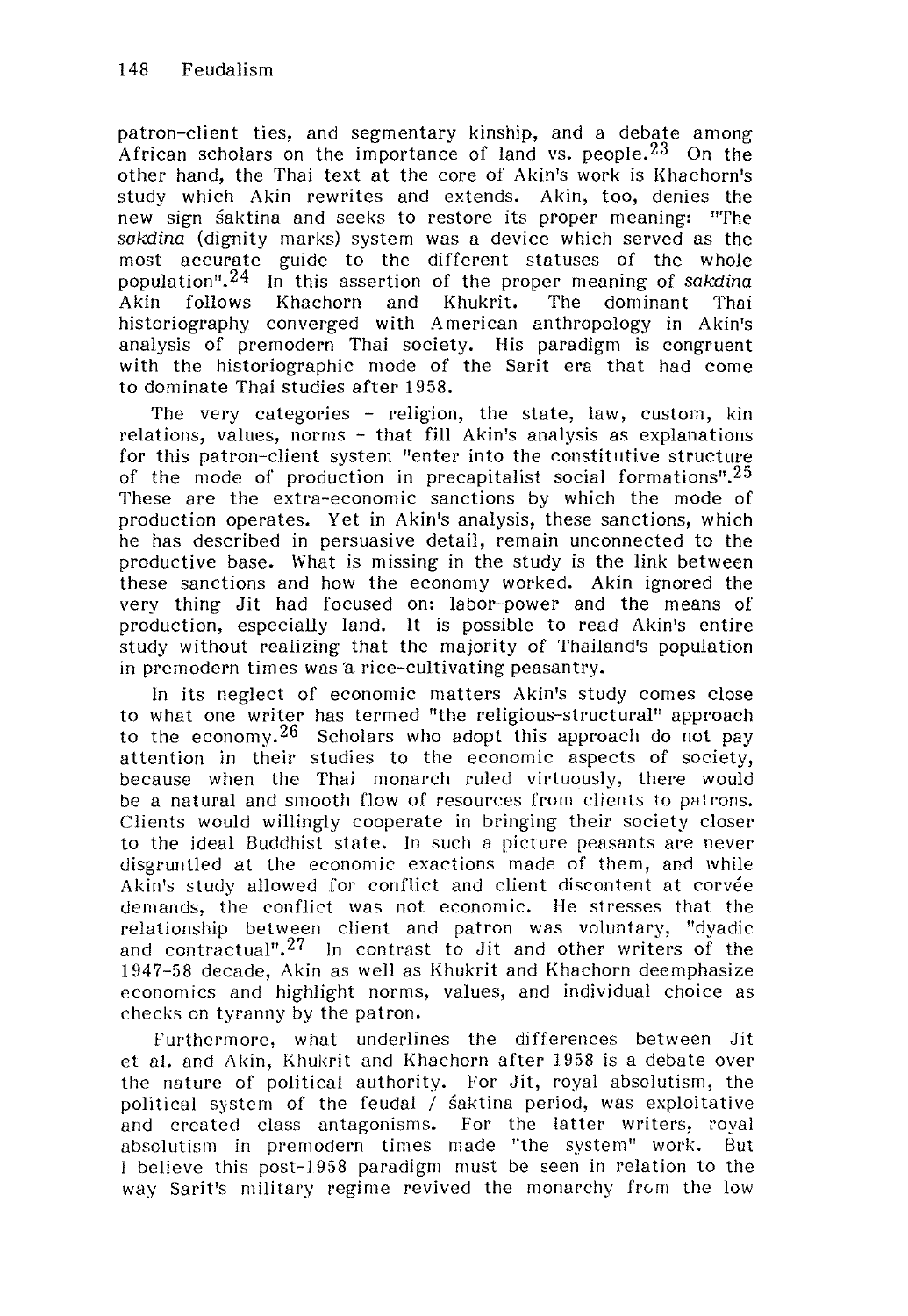prestige that had been its fate since the 1932 coup. Sarit changed the monarchy in Thai politics from a passive object to the active subject that prevails today. The paradigm of a unique Thai social system with a monarch as head of state served to underpin the adjustments that were being made to the way the military legitimated its dominance.

In their writings, Khukrit, Khachorn, and Akin denied the new sign by denying the metaphoric relationship between saktina and feudal. The terms could no longer stand for one another. As we saw, Khukrit stated that the terms were unrelated, though they were synchronous (they lay alongside each other in time), and he asserted the differences between saktina and feudal over and against similarities and identity. He sought to deny the new sign and restore the proper meaning of Old Thai sokdina as a quantified, graded hierarchy of ranks. Modern Thai saktina lost its motility and was stripped of its meanings, and the metaphoric possibilities of Old Thai sakdina were declared illegitimate. In Ryan's language, they constituted an unsanctioned transfer of meaning.

## The Return of Saktina

In the explosion of Thai-language historical studies touched off by the dramatic and sometimes violent events of 1973-76, Modem Thai saktina returned as a configuration for premodern Thai society.<sup>28</sup> After fourteen years of oblivion as a censored book, Jit's text was rediscovered along with the earlier studies of Thai political economy and social realist literature dating from the 1950s. Students and lecturers who read The Real Face of Thai Saktina Today for the first time in that three-year period found in it a discourse on past society that gave voice to the political consciousness awakened by the mass protests of October 1973. The naming of premodern society as saktina was and is a way of leaving that society behind, of objectifying it and distancing it from present consciousness.

Today, saktina is a term used by academics as well as political dissidents. With a more sophisticated understanding- of Marxism, knowledge of the Asiatic mode of production, and availability of Grundrisse, Thai scholars are trying to determine the special Thai characteristics of saktina which some writers now refer to as the Asiatic mode of production. Thus the dilemma of Jit's analysis - saktina is the same as feudal but something Thai makes it different - continues today in Thai socioanalysis that seeks to define the country's social formations. How is it· possible to describe Thai sociai formations (past, present, future) in such a way that the Thai particulars are individualised and interact within a scheme of universal evolutionary change? In their endeavors, Thai university economists find themselves at odds with the CPT which for years insisted on a Macist semicolonial, semifeudal formation. Yet the debate about the real nature of Thai social formations is a shared one: academics, urban thinkers,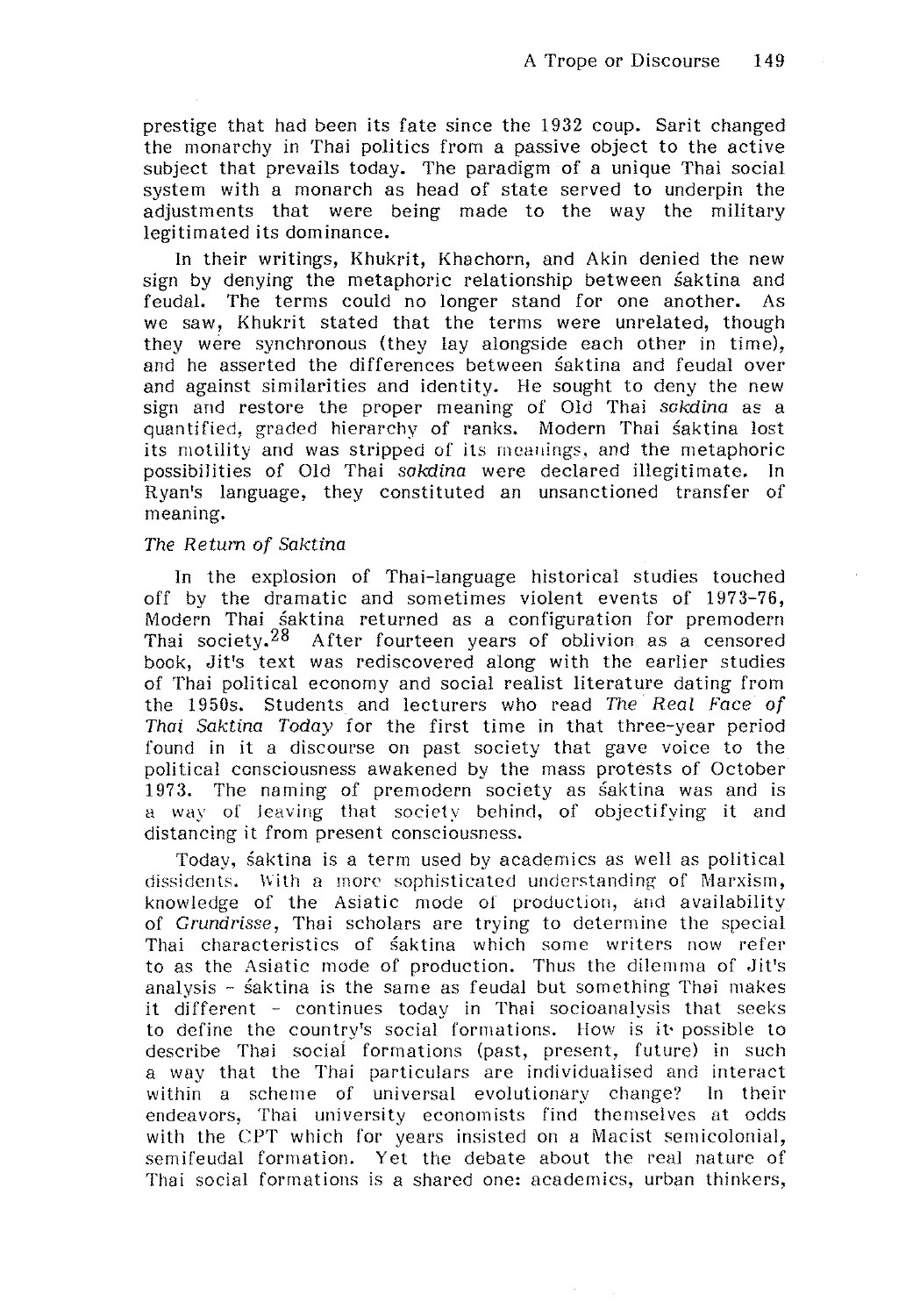returnees from the jungle, and revolutionaries still in the jungle all participate in this debate.

Faced with the return after October 1973 of saktina as a trope for premodern society, some writers have continued to insist on the non-equivalence of saktina and feudal, very much in the mode of Khachorn, Khukrit, and Akin. Writing in 1975, a prominent novelist and essayist reacted against the new political consciousness by arguing for the proper definition of saktina: status as reflected in certain rights and duties. And she emphatically resisted the characterization of modern society after 1932 as partially saktina or containing saktina elements. These had all been eliminated by legislation, she argued.29 This writer's defense of the proper meaning of saktina / sakdina was aroused by the attacks of students and young lecturers on classical Thai literature. It was, they said, saktina literature.

An even more striking example of how the debate over saktina = feudal continues to be polarized may be found in a thesis submitted to the Thai Army College in 1980, "Saktina" and Subversion by the Opposing Side, by Colonel Sihadet Bunnag. The author argues that the saktina system has long since faded away. but "the opposing side" (i.e., the CPT) uses the saktina characterization to attack Thailand's legitimizing institutions: "Saktina retains great significance for the opposing side. The attack on saktina has an impact on our highest institutions and the work of the contemporary state".30 The military officer is concerned about the use of saktina in the speech of students and in the lyrics of popular songs which find their way into the heads of today's youth and give them distorted ideas about the history of their forefathers.<sup>31</sup> He finds that the new sign, saktina = feudal, is predominantly Marxist-Leninist and is propagated by the CPT, and his thesis is an argument against this new sign. He insists on the proper meaning of sakdina, and he refers with approval to Khachorn and Khukrit and the "rights and duties" interpretation of the Old Thai term while rejecting the emphasis in Jit's text on land as the basis of saktina power.<sup>32</sup> As in the case of Nine Reigns of the Chakkri Dynasty, the link between  $s$ aktina - the transformation of Old Thai sakdina - and sedition is direct. Saktina is improper transfer of meaning. It is metaphor. The military author wants to take steps to minimize the usage of improper transfer of meaning which he deems to be a threat to the state's well-being.

# Conclusion

There are scarcelv anv Western historians who find feudal or feudalism a useful category for analyzing Thai society.<sup>33</sup> Yet Thai scholars have turned increasingly to the term to characterize the premodern social formation. Over the past ten years Thai thinkers - inside the universities and outside, in the world of journalism, and in the resistance movement in the jungle - have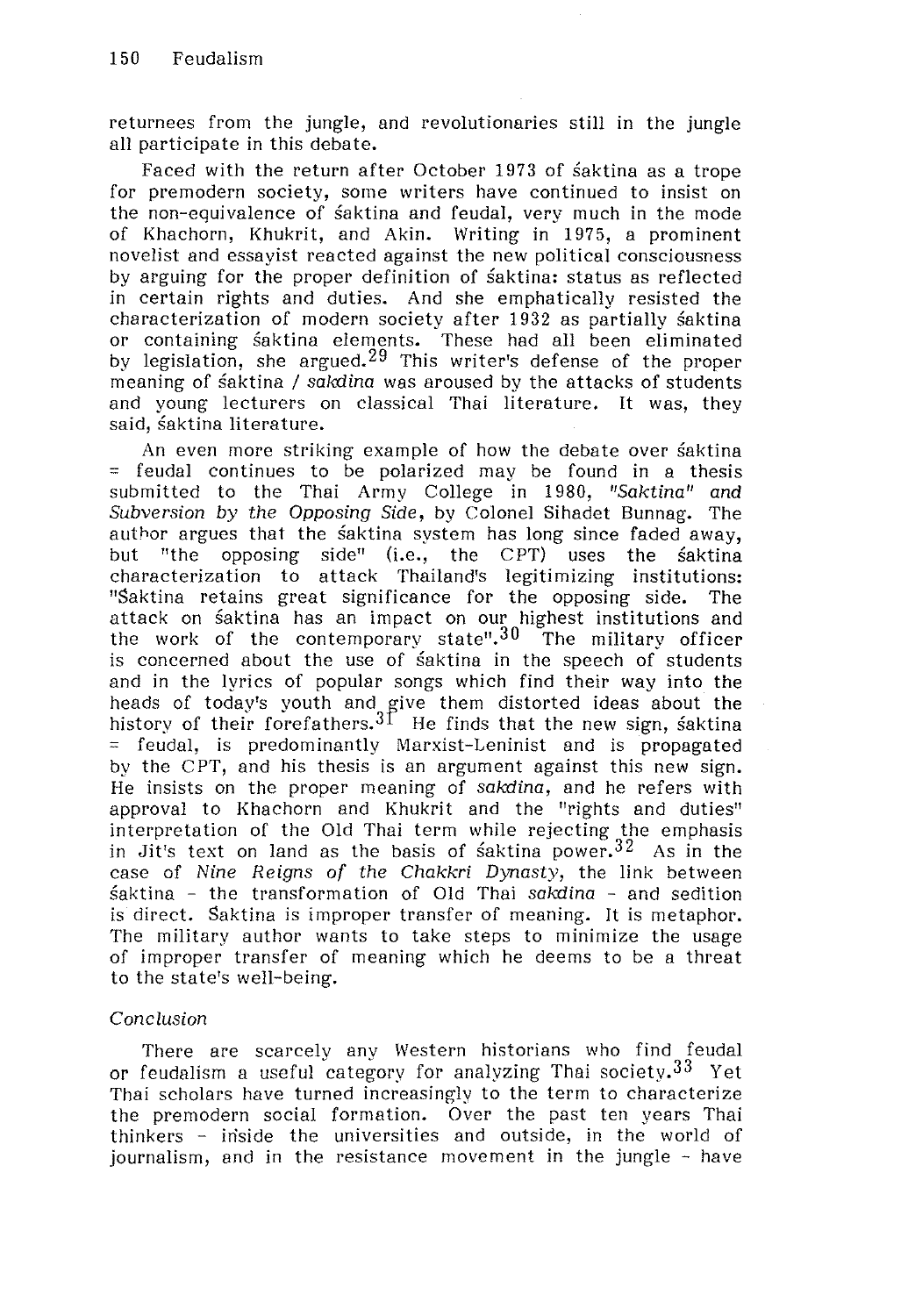debated the saktina  $=$  feudal equation and the particularistic Thai elements that are manifested in "Thai feudalism". $34$  In Thai language feudal along with such terms as semicolonial, semicolonial capitalist, dependent capitalist, and so forth, are crucial coordinates on a grid of contrasting positions. They stand in dialectical relation to one another.

I began this essay by asking what notice should be taken of this debate. In order to answer this question I sketched the history of saktina = feudal in the post-World War II period, tracing Modern Thai saktina back to Old Thai sakdina and arguing that while the new sign saktina depends on the Old Thai term, it also represents a liberation and transformation of the ancient term. The 1958 coup of Field Marshal Sarit marks a sharp break in Thai consciousness as signalled by reactions after 1958 to the assertion of saktina = feudal by Thai radical thinkers before 1958. Such thinkers after 1958 as Khukrit, Khachorn, and Akin rejected the feudal characterization of Thai society and proposed that saktina and feudalism were unrelated. This position belonged to a historiography shaped by a monolithic, authoritarian regime that brought the Thai monarchy back to politics and asserted the uniqueness of Thai society. And the uniqueness paradigm served as a foil against the internationalist aspirations of the progressive thinkers between 1947-58.

In the Thai case, among the signifieds in the "vernacular term = feudal" sign are the monarchy and the Buddhist monkhood which today are regarded as saktina remnants. The debate about saktina = feudal at some point touches these legitimizing institutions, as the thesis presented to the Thai Army College makes clear. In a state whose legitimacy continues to derive from the monarchy and the Buddhist monkhood the saktina  $=$  feudal sign can, under certain circumstances, be deemed a danger. The different positions that people take over the proper meaning of saktina / sakdina issue from strong feelings about the nature of legitimate authority. No one has ever been arrested for writing or speaking about saktina, but the term exists in a discourse that has subversive and seditious intent. The metaphor has material force.

### **NOTES**

- 1. For a recent discussion see David L. Davis, "Hokensei and Feudalism" in A.R. Davis and A.D. Stefanowska, eds., Austrina, Essays in Commemoration of the 25th Anniversary of the Founding of the Oriental Society of Australia (Sydney, Oriental Society of Australia, 1982), pp. 383-400.
- 2. To the immensely varied political order that was medieval South Incia, says Burton Stein, "the terms 'centralized', or 'bureaucratized', or 'feudal' are widely and inappropriately applied". See his "The Segmentary State in South Indian History" in Richard G. Fox, ed., Realm and Region in Traditional India (New Delhi: Vikas Publishing House, 1977), p.5.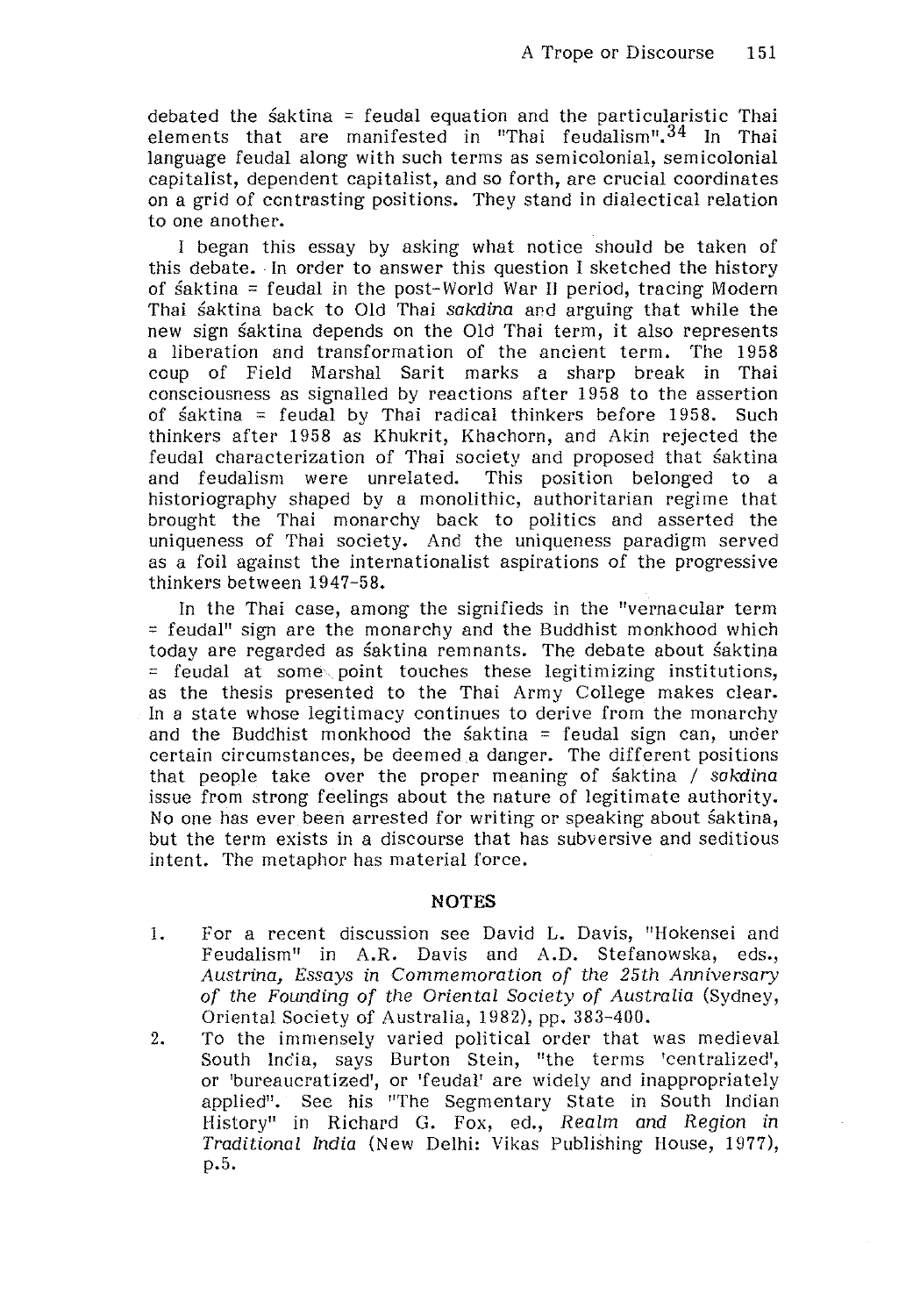- 3. Bernard S. Cohn, "African Models and Indian Histories" in ibid., pp. 105-109.
- 4. R.S. Sharma, Indian Feudalism, 300-1200 (Calcutta 1965); Ranajit Guha, Elementary Aspects of Peasant Imurgency in Colonial India (Delhi: Oxford University Press, 1983).
- 5. For Malaysia see Chandra Muzaffar, Protector? An Analysis of the Concept and Pmctice of Loyalty in Leader-led Relationships within Malay Society (Pinang: Aliran, 1979), chap. 1.
- 6. Raktham Rakthai [pseud.], Kao ratchakan haeng ratchawong chakkri [Reigns of the Chakkri Dynasty]  $(n.p., n.d.), p. 7.$
- 7. Michael Ryan, Marxism and Deconstruction, A Critical Articulation (Baltimore and London: The Johns Hopkins University Press, 1982), p. 4.
- 8. The phrasing is Ryan's, p. 49.
- 9. Nai Phaet Phunphit Amatyakul, Saktina rama (Bangkok: Bannakit, 1980).
- 10. Nakkharin Mektrairat, "Kanplianplaeng kanpokkhrong 2475 khong sayam: phromdaen haeng khwamru [Siam's Change of Government in 1921: The State of Knowledge]", Warasan thammasat, XI, 2 (June 1982), p. 24.
- 11. Prince Wanwaithayakon Worawan, Chumnum phraniphon [Collected Writings] (Bangkok: Thammachedi, 1951), pp. 129-130.
- 12. Interview with Rawi Buranachai in Sangkhomsat (Chiangmai University), VI, 1 (Apr.-Sept. 1982), pp. 225-26.
- 13. Udom Sisuwan [Aran Phrommachomphu, pseud.], Senthang sangkhomthai [The Path of Thai Society] (Bangkok: Akson, 1979). Reprint of Thai kungmuangkhun [Thailand, a Semicolony] (Bangkok: Mahachon, 1950).]
- 14. Craig J. Reynolds and Hong Lysa, "Marxism in Thai Historical Studies", Journal of Asian Studies, XLIII, 1 (Nov. 1983), pp. 80-81.
- 15. Ibid., pp. 79-80.
- 16. Jit Poumisak [Somsamai Srisudravarna, pseud.], "Chomna khcng sakdina thai nai patchuban [The Real Face of Thai Saktina Todav]" in Nitisat 2500 chabap rap sattawatmai [The Faculty of Law Yearbook of 2500 to Greet the New Century] (Bangkok: Faculty of Law, Thammasat University, 1957), pp. 356-491. Reprinted many times, most recently in 1979 by Saeng-ngoen Press.
- 17. Craig J. Reynolds, "The Plot of Thai History", unpublished paper presented at the International Conference on Thai Studies, Bangkok, 22-24 August 1984.
- 18. Reynolds and Hong, p. 78.
- 19. Thak Chaloemtiarana, Thailand: The Politics of Despotic Paternalism (Bangkok: Social Science Association of Thailand and Thai Khadi Institute, Thammasat University, 1979), pp. 15 2-71 ).
- 20. Khukrit Pramote, Farang saktina [European Saktina] (Bangkok: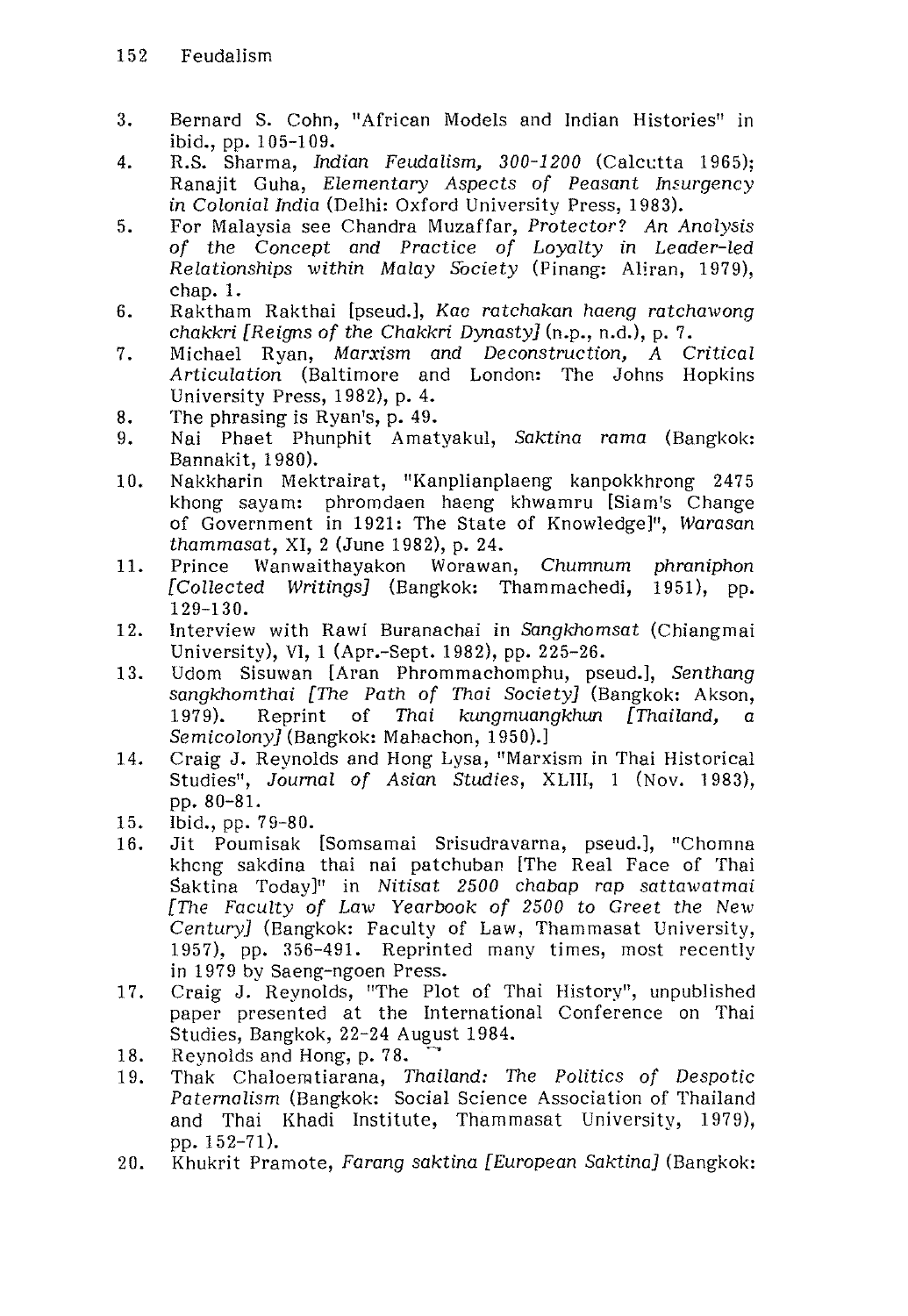Kaona, 1961).

- 21. On the heels of his satiric treatment of saktina Khukrit wrote at least two "scientific" or "rationalist" refutations of the new sign: "Rabop saktina nai prathetthai [The Saktina System in Thailand]" in his Khwamru khu prathip chut kao [Knowledge is Illumination of the Past] (Bangkok: 1964), pt. 4-39; and "Sangkhom avutthaya [Ayutthaya Society]", a lecture he gave in 1957, printed in Khukrit Pramote et a!., Prawattisat lae kanmuang nangsu anprakop wichaphunthan arayathamthai [History and Politics: A Reader on the Fundamentals of Thai Civilization] (Eangkok: Thammasat University, 1975), pp. 45-67.
- 22. Khachorn Sukkhapanij, "Thanandon phrai [The Status of Phrail" in Khukrit Pramote et al., op. cit., pp. 115-20. Note the subtitle of the university text in which Khukrit and Khachorn (but not Jit) were published: A Reader on the Fundamentals of Thai Civilization. In other words, how past Thai society really worked.
- 23. Conversation with Akin Rabibhadana, Bargkok, 27 January 1984.
- 24. Akin Rabibhadana, The Social Organization of Thai Society in the Early Bangkok Period, 1782-1873 (Ithaca: Cornell University, Department of Asian Studies, 1969), p. 98. Southeast Asia Program Data Paper No. 74.
- 25. Perry Anderson, Lineages of the Absolutist State (London: NLB, 1974), p. 403.
- 26. Hong Lysa, "The Evolution of the Thai Economy in the Early Bangkok Period and its Historiography" (Ph.D. dissertation, University of Sydney, 1981), pc. 10, 11, 17.
- 27. Akin, p. 89.<br>28. Revnolds an
- 28. Reynolds and Hong, pp. 86-90.<br>29. Binlua Theophayasuwan. "Sakt
- Binlua Thepphayasuwan, "Saktina kap khwammai khong kham nai phasathai [Saktina and the Meaning of the Word in Thai]" in her Chumgthan phasathai [Thai Language at the Crossroads] (Bangkok: Krungthep, 1975), pp. 19-24.
- 30. Phan-ek Sihadet Bunnag, " 'Saktina' kap kanbonthamlai khong fai trongkham ['Saktina' and Subversion by the Opposing Side]" (Thesis, Army College, 1980, p. iii.
- 31. Ibid., pp. 56-57.<br>32. Ibid., pp. 37-38
- Ibid., pp. 37-38. In view of the polarization and oppositions reflected in the debate over saktina = feudal, it is of interest that Sihadet Bunnag was instrumental in the 1953 incident that led to Jit Poumisak's suspension from university; see Reynolds and Hong, p. 83.
- 33. An exception is Gecrges Condominas who uses feudal in studying early Thai state formations; see his "A Few Remarks about Thai Political Systems" in F.B. Milner, ed., Natural Symbols in South East Asia (London: University of London, School of Oriental and African Studies, 1978), p. 111.
- 34. For additional discussion of saktina as a problematic in Thai